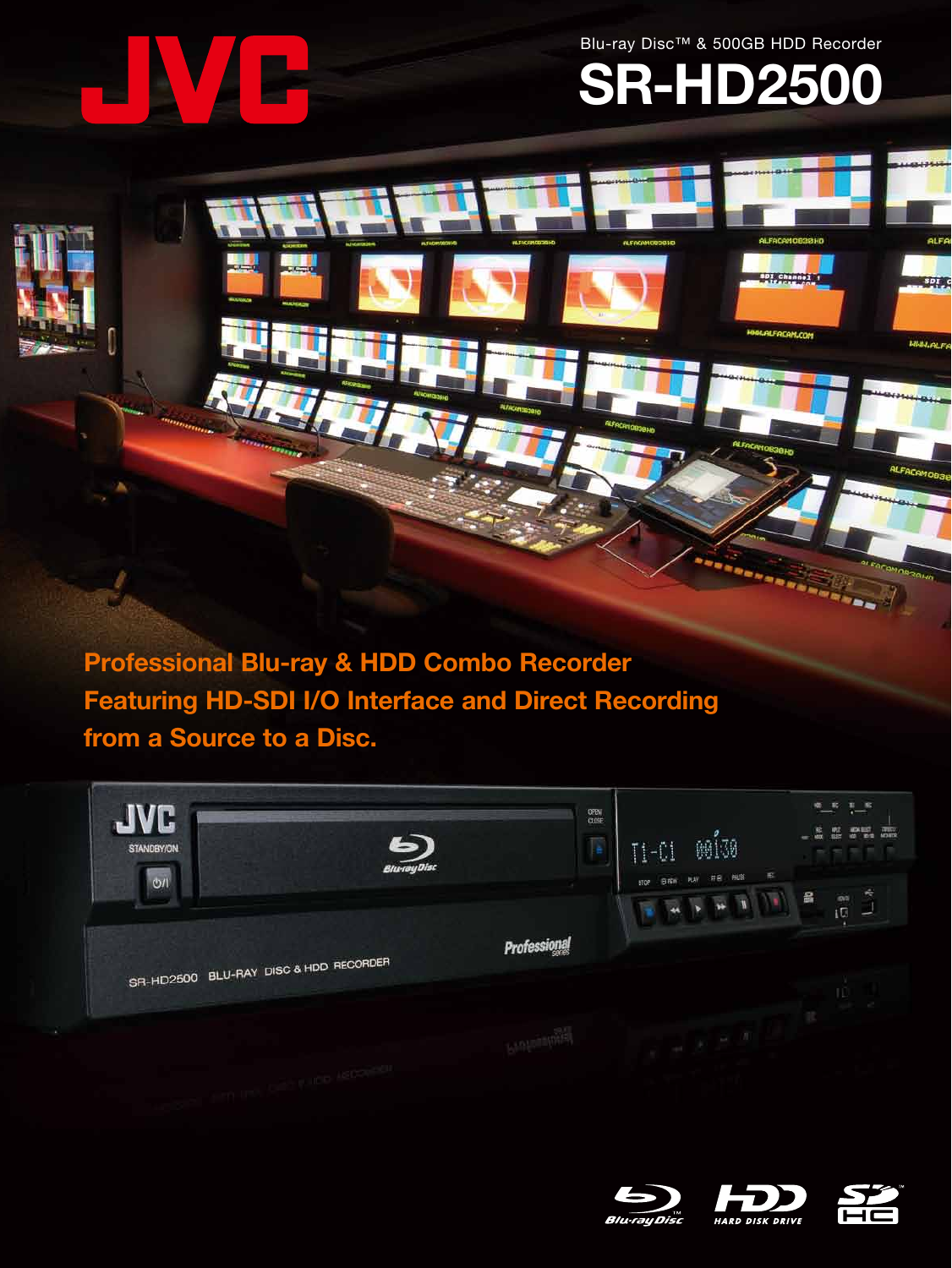# SR-HD2500 is a Blu-ray Disc™ Recorder packed with features that will make your job easier.



The SR-HD2500 offers comprehensive support of a wide variety of video camera formats. But that's just the beginning. Basic editing is available, as well as easy application of custom backgrounds and menus when burning a disc. And with the addition of an HD-SDI input/output terminal, it is now possible to burn content directly to Blu-ray Disc™ without having to first save to HDD. Whether the original source is analog (SD) or digital, in a broad range of signal formats, Blu-ray Disc™ creation is fast, direct, and simple.

## Optimized for studio and professional applications

#### **HD-SDI** interface

The SR-HD2500 is equipped with an HD-SDI input/output that interfaces not only SD (Based on SMPTE259) but also HD (Based on SMPTE292) stream.

Since the HD-SDI terminal transfers signals at 1.5Gbps, it is possible to input HD signals directly at high speed for recording. You can connect the unit to an SDI system without using any converter or peripheral device.



Note: Recorded BD format via SDI input is BDAV only.

#### ■ Time code

Time code information embedded in SDI signal can be displayed while recording (in EE signal) by selecting the time code mode. When the recording is burned to a disc, the selected time code can be displayed on the screen during playback.

Fits into a variety of workflows in a wide range of visual enterprises



#### ■ Time stamp

Time/date information can be recorded and displayed on-screen even when there is no time code information embedded in SDI signal. Basic time/date information such as Apr.05.2012 12:34:56 (SR-HD2500US) or 05.04.2012 12:34:56 (SR-HD2500EU) is generated from the clock in the SR-HD2500 and recorded onto the screen as digital time stamp. This is especially convenient for surveillance, medical usage, academic research, and law enforcement applications.

#### ■ Direct recording from various analog/digital inputs to BD/DVD

Regardless of whether SD or HD, signals can be burned directly to Blu-ray (or DVD) disc. Video/S-video, DV, HDV, SD-SDI, and HD-SDI input source signals are supported. This function will save time by making it unnecessary to store the content to HDD before burning to disc, and it helps avoid any issues of content being left unerased on HDD by mistake. This smart versatility will prove indispensable for content creators and production houses

Note: Direct recording after up-conversion is not possible.

#### ■ Convenient interfaces

Interfaces such as USB, SDHC/SD slot and IEEE1394 (HDV/DV) are featured on the front of the unit to facilitate convenient connection to camcorders and

HD cameras. SDHC/SD card slot is capable of direct playback of multiple file formats including AVCHD, and that of HD Everio camcorder (HD/SD MPEG-2).

|--|--|--|--|

The following I/O connectors are on the back of the unit.

- Inputs: SDI, S-Video, composite video, and analog audio.
- Outputs: SDI, SDI through, HDMI, component, S-Video, composite video, analog audio, and optical digital audio.

#### ■ Importing MOV files

MOV files (19Mbps, 25Mbps and 35Mbps) that are recorded using JVC ProHD camcorders such as the GY-HM700 series and GY-HM100 series can be imported into the SR-HD2500's HDD by converting them to a MPEG-2 TS video format, or dubbed onto discs\*.

\*Dubbed disc may not be in accordance with the official Blu-ray specifications depending on the conditions.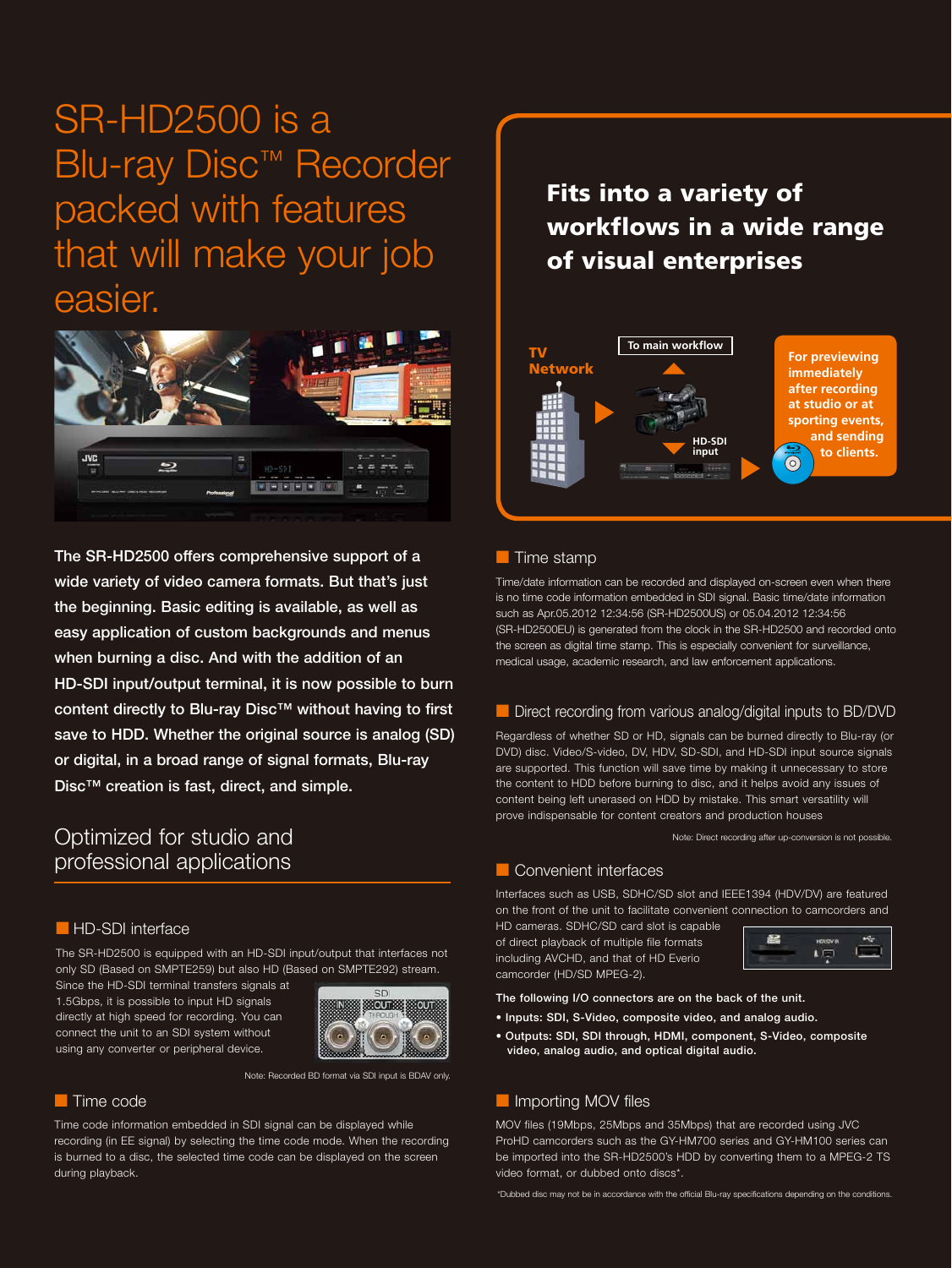

#### ■ Supported disc recording/playback formats

Recordings of video and still images can be made on BD-RE, BD-R, DVD-R, and DVD-RW discs. For DVD discs, VR and Video recording formats are available. Unused discs and SD cards can be formatted on the deck. The SR-HD2500 plays titles stored on the HDD, videos on all of the aforementioned discs as well as commercially available BD-Video and DVD-Video titles\* plus music CDs.

#### ■ Create menu-supported Blu-ray discs

Blu-ray discs can be created using the BDMV (with menu) format; BDAV discs can also be created and dubbed if necessary. The deck is compatible with dual-layer 50GB Blu-ray discs, and records up to 24 hours (AE mode) of full high-definition video on a single disc. Writing onto inexpensive LTH discs is also supported.

#### ■ Flexible recording functions

Even without a PC, it is possible to copy video recordings directly onto a Blu-ray disc from an HD camcorder or down-convert video recordings and record them onto a DVD.



Share HD content #1: Edit and record footage from HD/SD camera to a disc via the HDD and share

#### ■ Entire Disc Dubbing function

An entire Blu-ray or DVD disc can be dubbed\* onto another blank disc, regardless of whether the content is HD or SD.



\*Some restrictions may apply.

#### ■ High-speed Dubbing function for prompt delivery to clients

The time it takes to dub HD content from the internal HDD onto a Blu-ray or DVD disc can be shortened significantly via the high-speed dubbing function that enables recording at a maximum speed of x32\*. Make use of BD or DVD disc that supports high-speed recording.

\*Offering 1080/24p HDMI output \*Using a BD-R 4x disc recorded in AE mode.

#### **Equipped with external control RS-232C terminal**

For usage in specialized PC controlled systems, the deck is equipped with an RS-232C terminal that enables external control via PC.



# Simple yet convenient editing and dubbing of HD content

#### ■ Edit functions

Simplified editing is possible without the use of a PC. Editing functions include creating a playlist\*, editing a thumbnail or chapter, delete scenes\*, divide\* and more. Of course the names of disc, title or group name can be changed with ease.

\*Content in HDD only



Playlist Edit on-screen display

# User-friendly features to help get the job done

#### ■ Create Repeat Playback discs

Disc authoring for professional applications, such as creating discs that repeat playback automatically or demonstration discs, can be performed.

- Last Function Memory and Resume functions
- Mode Lock and Disc Tray Lock functions

#### ■ Status display

shows current settings and operating status of the unit.